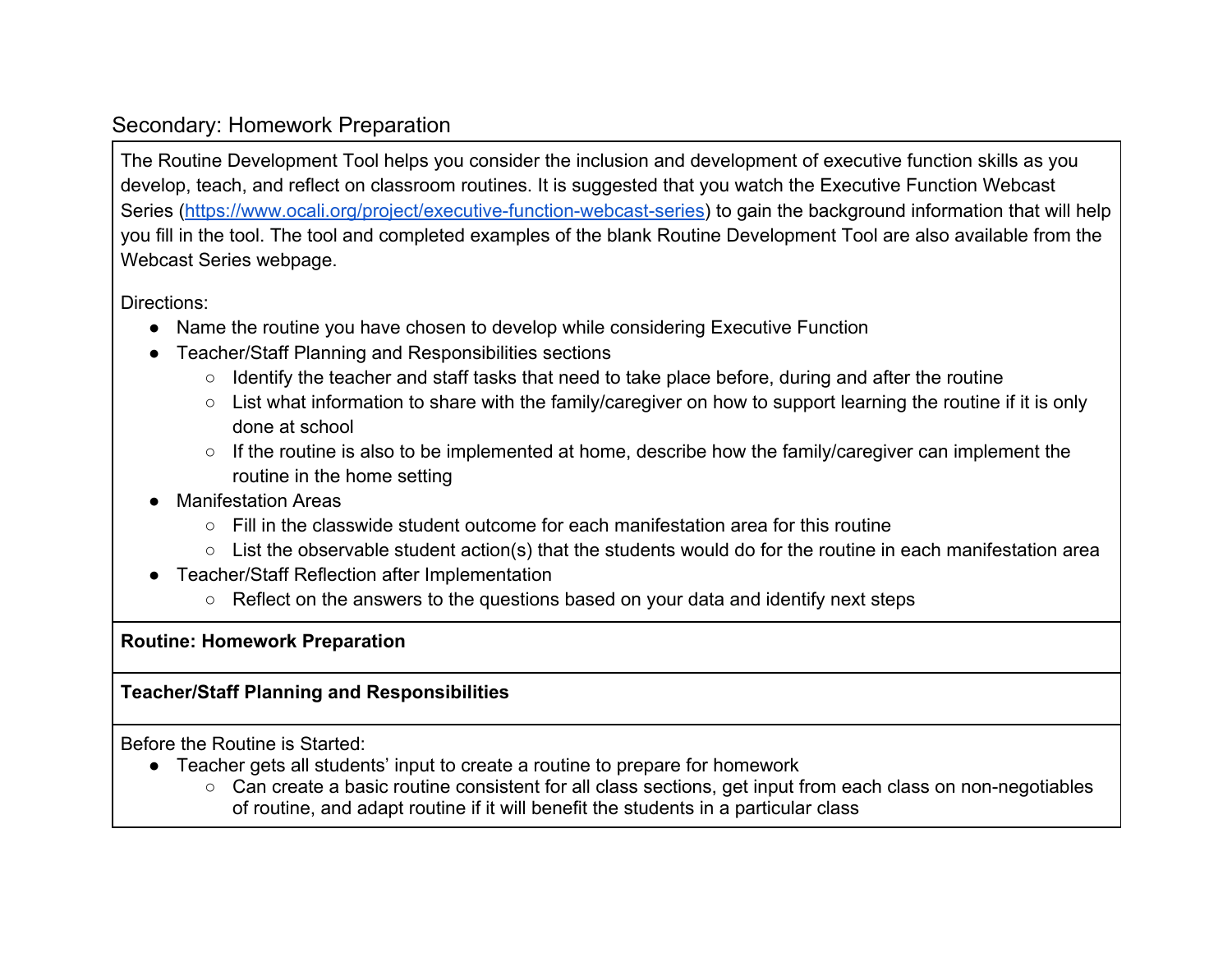- Explicitly discuss which Executive Function manifestation areas (self, materials, time, and information) could break down to ensure support/strategies for these manifestation areas are addressed
- Students should reflect on their individual strengths and challenges in each area in order to contribute to the class-wide discussion and decision-making (could use student self-reflection inventory)
- Include question asking as part of the Homework Prep routine
- Teacher reflects on root causes of students' incomplete homework and may want to address those causes that occur before the students exit the classroom (if affecting more than 20% of students)
- Post Steps for the Homework Prep routine as an easy visual reminder and available electronically and/or as personal checklist printout
- Teacher builds time for Homework Prep routine into each daily lesson plan
- Teacher creates quick mini-lesson and a video recording on the steps and expectations of the Homework Prep routine, including a rationale regarding the importance
- Teacher provides homework documentation tool options and explicit instruction on how to use these tools (not assuming that students will figure it out because they are older or tech savvy)
- Be sure the routine aligns with any class-wide behavioral expectations and consequences
- Create a reinforcement plan, including incentives, to motivate students while learning the routine
- Determine what success will look like and develop a data collection method that will allow reflection of the success criteria (Include students in the reflection and ideas for revision)
- Have homework materials and resources ready for students
- Foster an open, accepting culture in the classroom so students are comfortable asking questions or commenting if there is a problem or need for more clarity
- Provide homework assignments in a variety of ways, including a short video, an electronic reminder, etc., so students can access assignment expectations after class

During the Routine:

- Carry out the routine every day by verbally prompting that it's time for the routine and bringing attention to the posted visual steps
- Teacher presents homework assignment expectation to students and provides clarity on any tools or processes required to complete assignment
- Students choose a system for documenting homework and materials needed to take home (on paper or electronic - apps, Google drive, etc.)
- When going over the homework daily, include the purpose or the WHY to get student buy-in and engagement
- Check in with students periodically as they complete their homework prep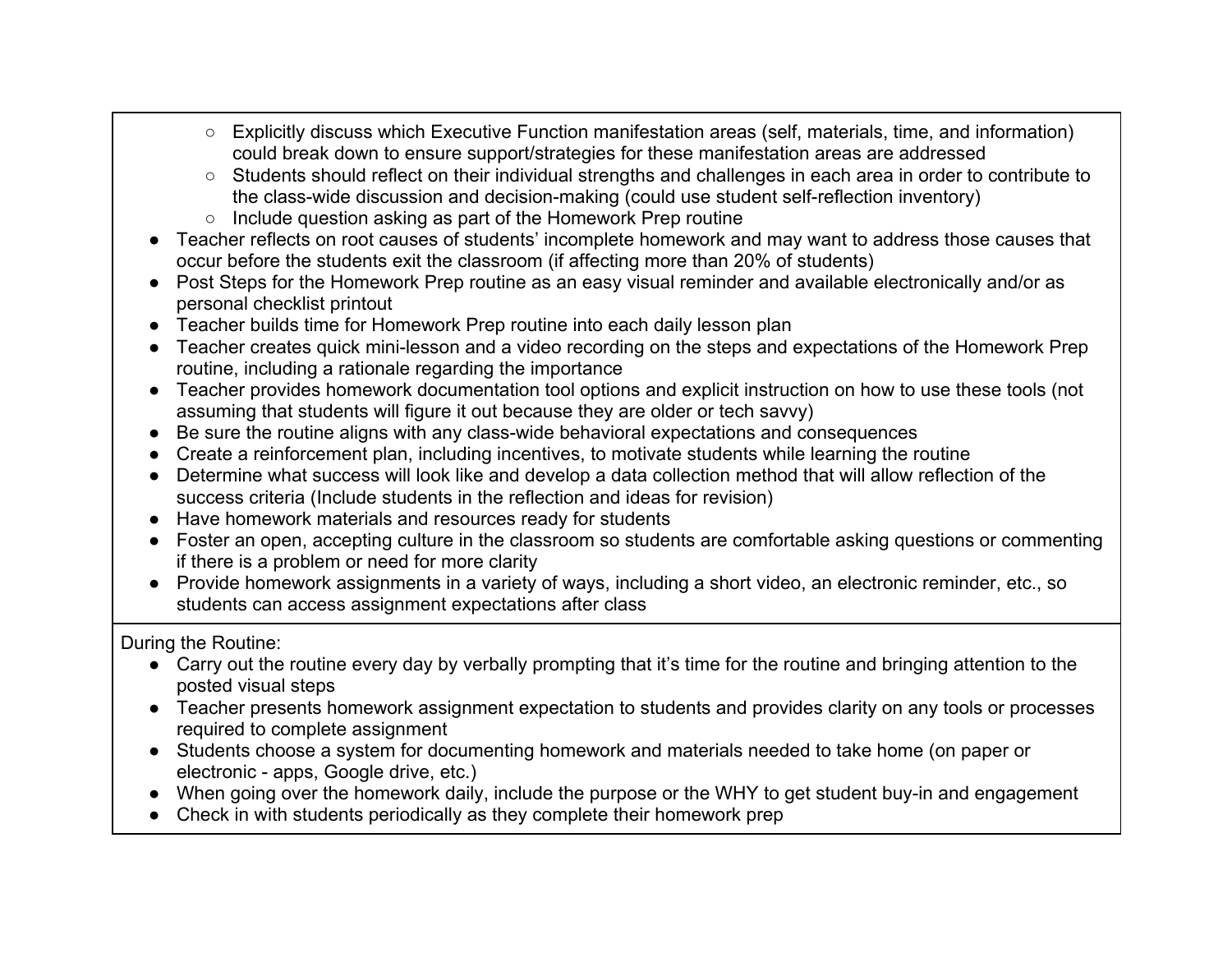- Use a visual timer during the routine to keep students on track
- Teacher documents, at planned intervals, success criteria data/information/checklist, etc.
- Implement whole class reinforcement plan

After the Routine is Completed:

- Use class communication systems, such as a reminder app or notifications of the schools Learning Management System (LMS), to send reminders of daily homework
- Provide clarification about homework assignments as needed.
	- Could post homework directions and expectations on a shared LMS such as Google Classroom, BlackBoard, etc.
	- Utilize a Peer Connections system where students have a partner to ask questions, if preferred.
		- May need periodic teacher check-ins for understanding so students are supporting each other with the correct information.
	- Could set a specific time for after school office hours when a teacher is available to answer clarifying questions or coach students through a challenge. Could be in person, by phone, video call, email, text, etc.
- Implement a time for student reflection on the routine. Students periodically reflect on what they determined initially was a challenge for them personally as well as their method of documentation, to raise awareness of their growth, how they found solutions to individual challenges, and to reassess new challenges.
- After a set period of time revisit the routine with the class(es) to:
	- reflect on the success criteria
	- evaluate the effectiveness toward preparing students to engage with out-of-class work
	- revise as necessary given student feedback and teacher data collection/analysis.
- Set up time and/or communication methods (perhaps a survey) for families to provide feedback on the effectiveness of the routine and support for their students and themselves.

Family/Caregiver Guide to Support Routine at Home:

- Provide family with access to the routine and updates
- Communicate with families/caregivers
	- To set up communication options with families/caregivers to ensure positive outcomes and identify challenges of the routine in the out-of-classroom setting
	- About the routine, expectations and ways they can support it
	- To provide the purpose and expected executive function skills students will develop as a result
	- To share information on parent communication options (give families the option to sign up, also to support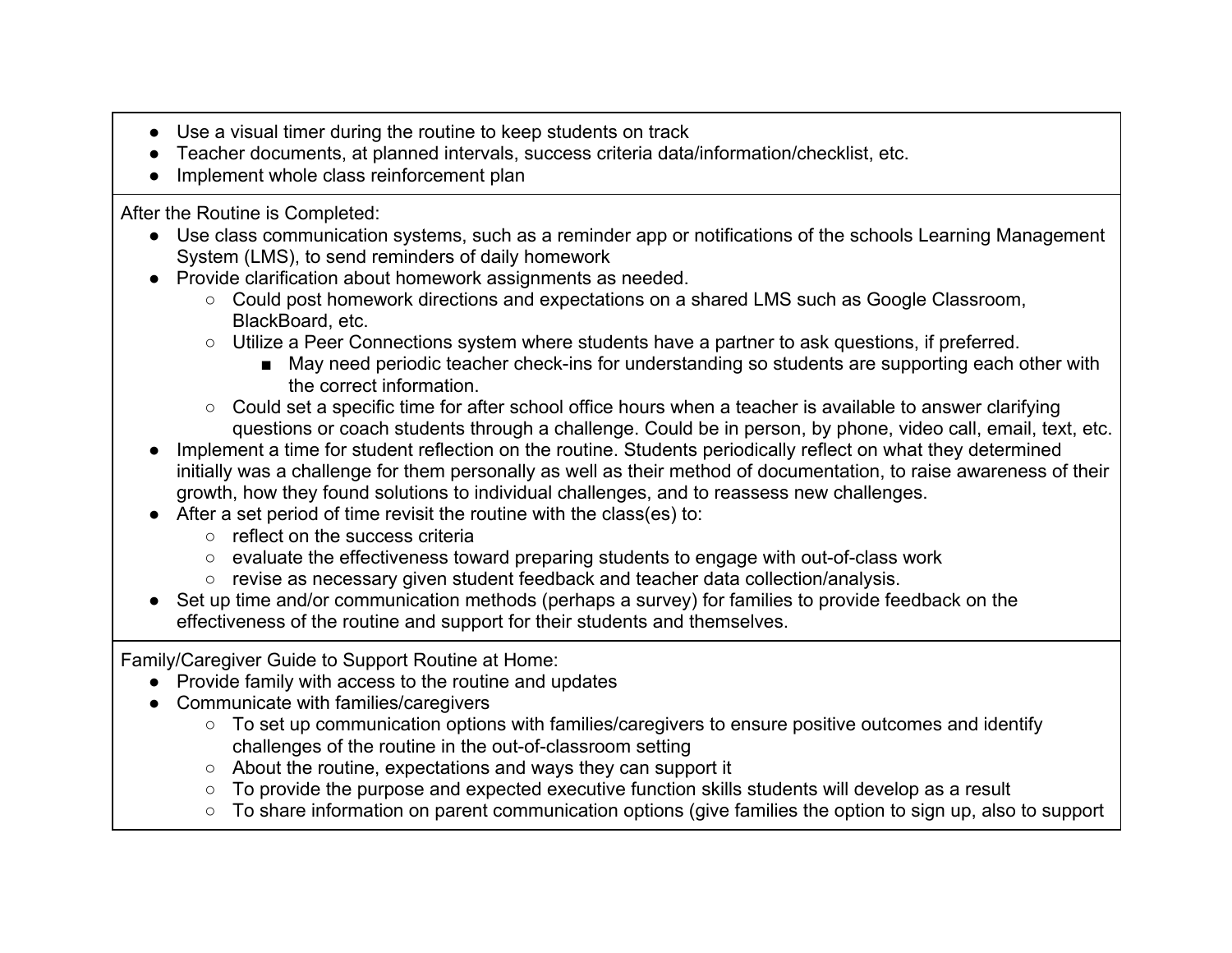student efficiently at home)

● If an electronic tool or resource is utilized for the routine or communication, provide clear directions for families and the option for a virtual or face-to-face training

| <b>Manifestation Areas</b>                                                                                                                                                                                                                        | <b>Observable Student Action(s)</b>                                                                                                                                                                                                                                                                                                                                                                                                                                                                                                                                                                                                                    |
|---------------------------------------------------------------------------------------------------------------------------------------------------------------------------------------------------------------------------------------------------|--------------------------------------------------------------------------------------------------------------------------------------------------------------------------------------------------------------------------------------------------------------------------------------------------------------------------------------------------------------------------------------------------------------------------------------------------------------------------------------------------------------------------------------------------------------------------------------------------------------------------------------------------------|
| Self-Management: Taking responsibility for your own<br>behavior, actions and well-being<br>Classwide Student Outcome: Students will be able to<br>independently follow directions and document needed<br>actions to prepare for out-of-class work | <b>Observable Student Actions for Self-Management:</b><br>Students choose and use a system for documenting<br>$\bullet$<br>homework and materials needed to take home (on<br>paper or electronic - apps, Google drive, etc.)<br>Students periodically reflect on what they<br>determined initially was a challenge to them<br>personally as well as their method of<br>documentation, in order to raise awareness of their<br>growth, how they found solutions to individual<br>challenges, and to reassess new challenges<br>Students ask questions if unsure of procedures, etc.<br>or take advantage of communication systems after<br>the routine. |
| <b>Time Management:</b> Ability to use time effectively and<br>productively<br>Classwide Student Outcome: Students will document<br>homework and acquire necessary materials in the time<br>allotted during the routine.                          | <b>Observable Student Actions for Time Management:</b><br>Students begin routine promptly<br>$\bullet$<br>Students use time/orientation tools (clock, timers,<br>calendars, apps) to organize and track homework<br>Students finish routine in allotted time<br>Students use time efficiently during the routine per<br>the expectations                                                                                                                                                                                                                                                                                                               |
| Information Management: Ability to acquire, retain and<br>use information<br>Classwide Student Outcome: Students will follow and<br>understand the steps in the routine.                                                                          | Observable Student Actions for Information Management:<br>Students follow steps of routine and ask questions if<br>$\bullet$<br>unclear about expectations or information<br>Students are able to discuss and reflect on the<br>steps of the routine                                                                                                                                                                                                                                                                                                                                                                                                   |